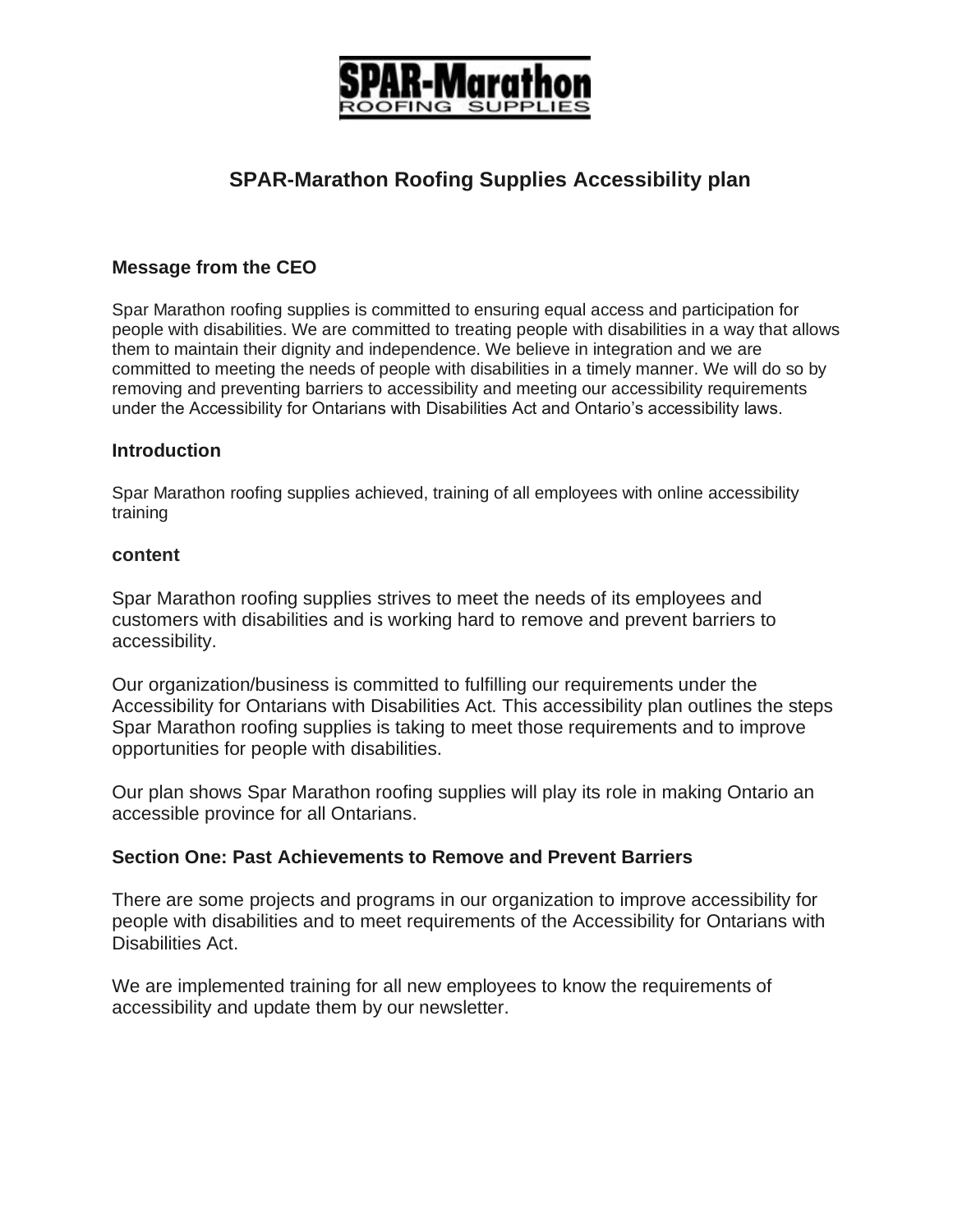

# **Customer Service**

- Our organization has remained in compliance with the Customer Service Standard by following guidelines for accessibilities.
- Customer feedback through accessible email posted on our website with our safety and management team to accommodate all required needs.
- To receive our feedback, we provided email access and developing website to accommodate this requirement.
- **Information and Communications**

# **Section Two: Strategies and Actions**

Our organization plans to meet the requirements of the Accessibility for Ontarians with Disabilities Act and to remove and prevent barriers to people with disabilities by meeting the requirements of the websites and enhancing in planning for

#### **Customer Service**

Spar Marathon roofing supplies is committed to providing accessible customer service to people with disabilities. This means that we will provide goods and services to people with disabilities with the same high quality and timeliness as others.

Our organization is planning to continue in order to comply with the Customer Service Standard (e.g., training new staff) and specify the timeframe for each.

## **Information and Communications**

Spar Marathon roofing supplies is committed to making our information and communications accessible to people with disabilities.

We will also meet internationally-recognized Web Content Accessibility Guidelines (WCAG) 2.0 Level AA website requirements in accordance with Ontario's accessibility laws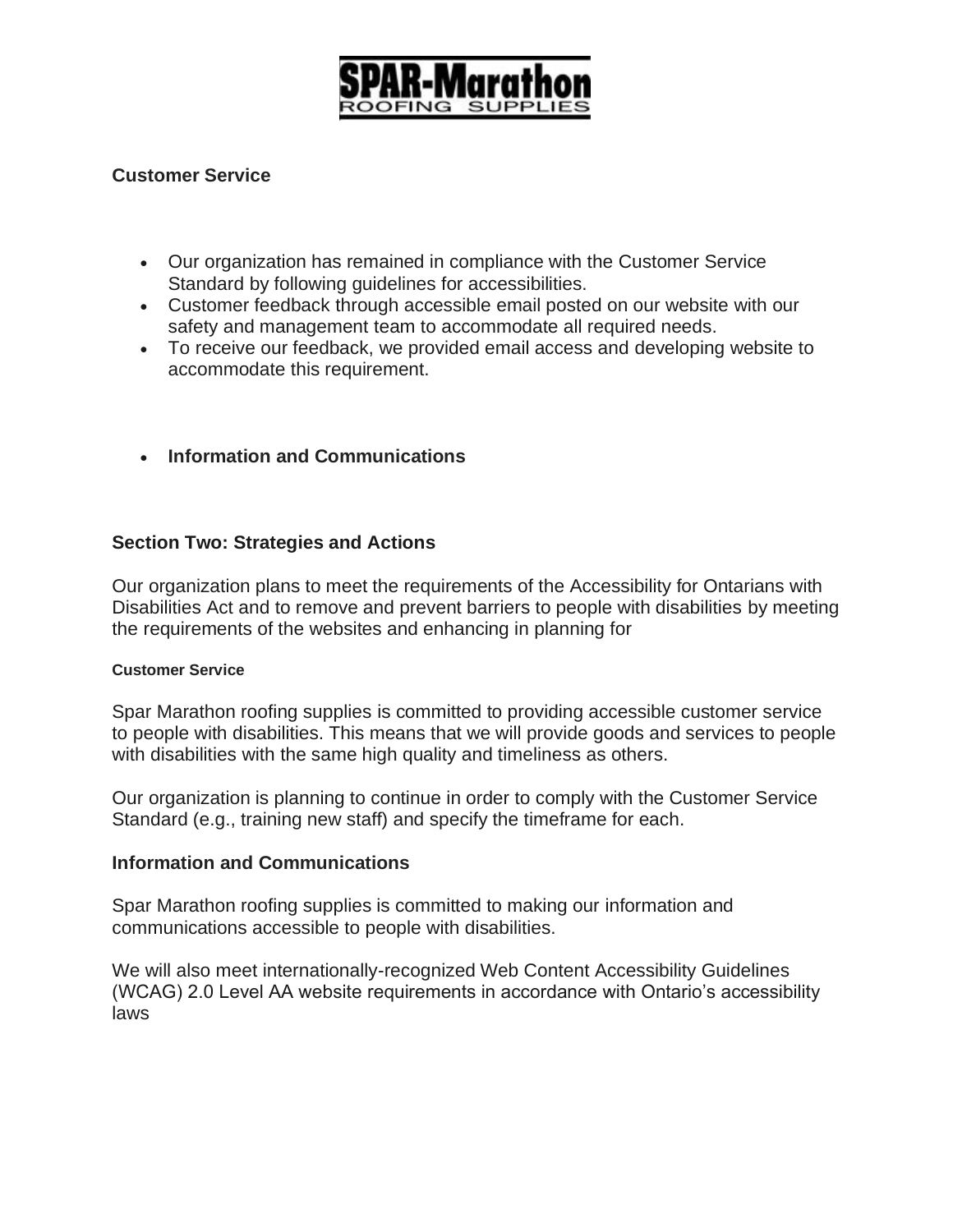

# **Employment**

Spar Marathon roofing supplies is committed to fair and accessible employment practices.

Spar Marathon roofing supplies is informing our employment equity by our job opening informing in our website and job posting .

### **Procurement**

Spar Marathon roofing supplies is committed to accessible procurement processes.

Spar Marathon roofing supplies is committed to incorporating accessibility features/ considering accessibility for people with disabilities when designing, procuring or acquiring self-service kiosks.

## **Training**

Spar Marathon roofing supplies is committed to providing training in the requirements of Ontario's accessibility laws and the Ontario Human Rights Code as it applies to people with disabilities.

Spar Marathon roofing supplies provided online training with updated information from third party consultant company (Dunk & associate Inc) for accessibility for Ontarians with disabilities Act for all new employees.

Our performance management, career development and redeployment processes will take into account the accessibility needs of all employees

#### **Design of Public Spaces**

Spar Marathon roofing supplies will meet accessibility laws when building or making major changes to public spaces.

If applicable, list initiatives your organization is planning and specify the timeframe for each.

Spar Marathon roofing supplies will put procedures in place to prevent service disruptions to the accessible parts of our public spaces.